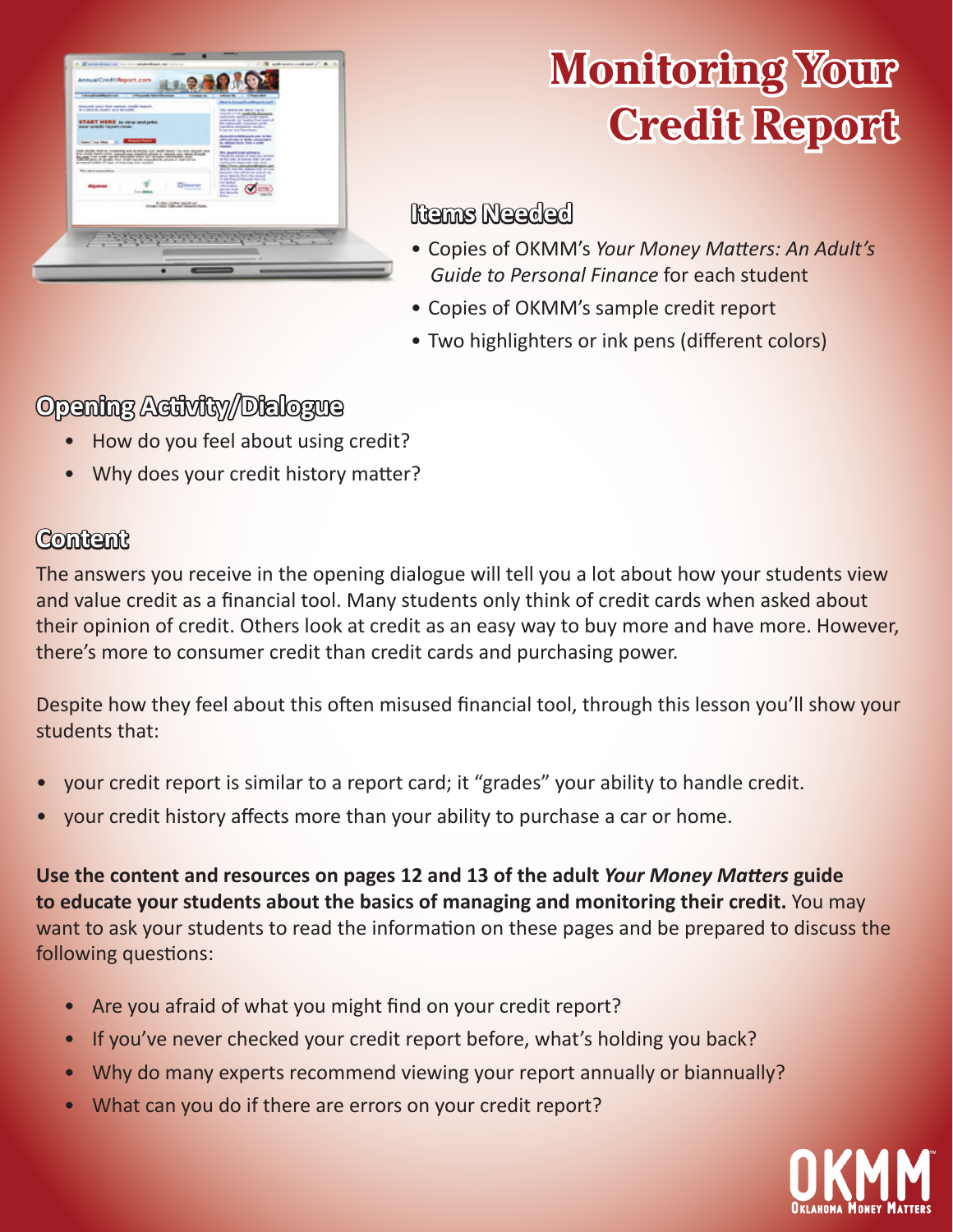# **Application**

Now that your students are familiar with the basics of managing and monitoring their credit report, divide them into small groups and distribute the sample credit report on the following page.

Based on the information found on pages 12 and 13 of their guide and the previous class discussion, ask students to review the information found on Jonathan M. Doe's credit report, highlighting beneficial information and circling negative information. After they've identified both types of information, ask them to discuss steps Jonathan could take to improve his credit history.

### **Teacher Tips:**

- Everyone is entitled to one free credit report per year from each of the three major credit reporting agencies (Experian, Equifax and TransUnion.) Each report may be slightly different because creditors aren't required to report to all three agencies. If the students have never reviewed their credit report before, it may be beneficial to request all three and compare them.
- Once students have evaluated Jonathan's sample report, encourage them to visit **AnnualCreditReport.com** to request a free copy of their credit report.
- If they find errors on their credit report, they shouldn't panic; encourage them to follow the instructions on the back of each report to dispute the error.
- If they discover that their personal information has been compromised, instruct them to visit **FTC.gov/IDTheft** to learn the steps they should take to resolve identity theft.

Your Money Matters

To request classroom copies of Oklahoma Money Matters' *Your Money Matters an adult's guide to personal finance*, call 800.970.OKMM or email OkahomaMoneyMatters@ocap.org. To learn more about OKMM, visit our website, OklahomaMoneyMatters.org